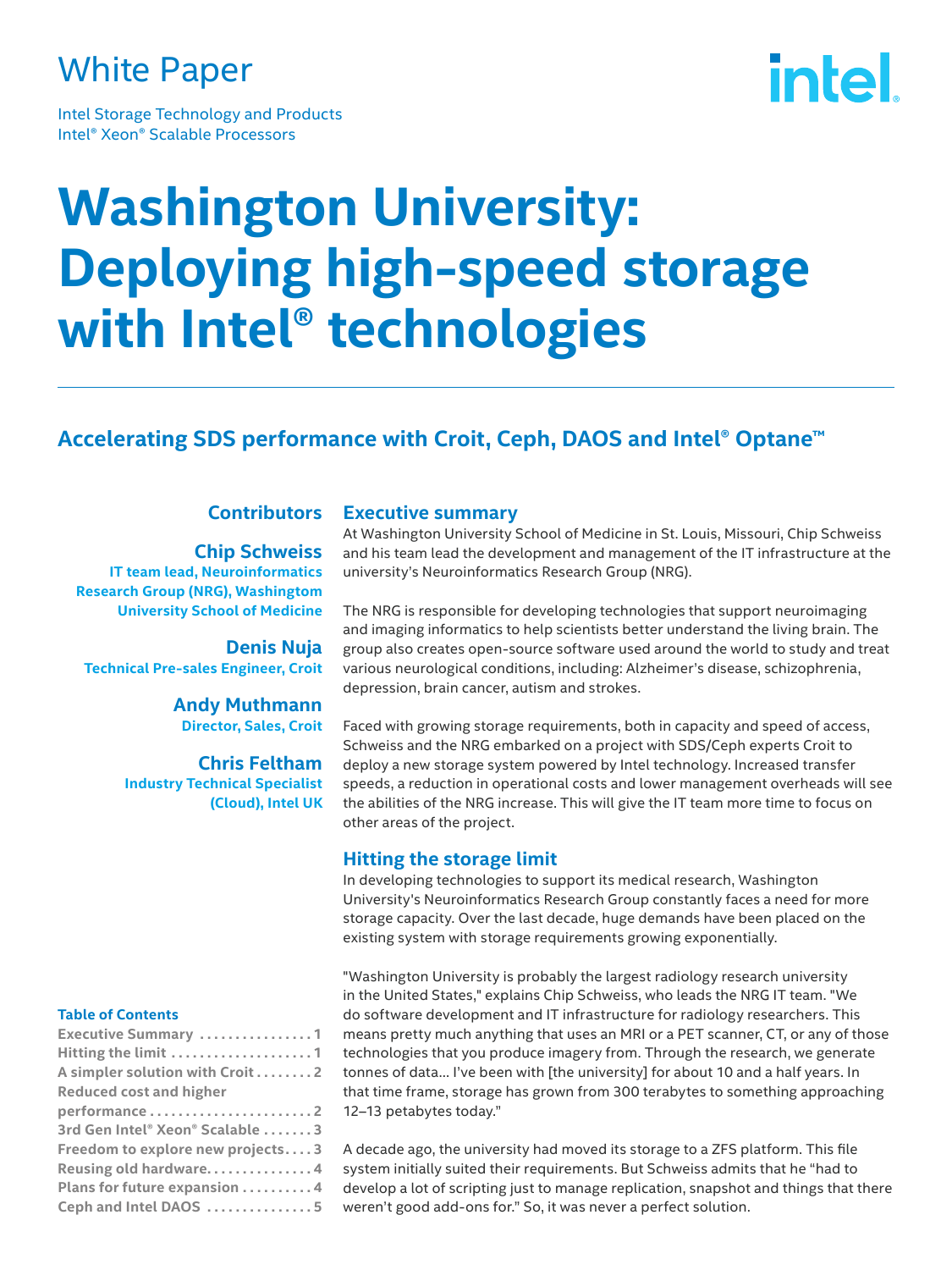**Washington University: Deploying high-speed storage with Intel® technologies**

Large data sets proved unmanageable on the old ZFS infrastructure, so the NRG turned to Ceph and Intel.

As the NRG's storage demands have grown, so have the complexities of the ZFS infrastructure they use, adding additional management overhead into the mix. "The biggest thing has been just trying to keep up with growth," says Chip Schweiss. "We built our first ZFS pool fully to a petabyte. But what we ran into is [that] it becomes unmanageable at that size, and you don't gain scale or performance past about 180–200 disks.

"With that limitation, we started building more ZFS pools. But then you're splitting the data... We have one dataset now that's split across six different storage pools. It's a good hour or two per week of my time just to keep that data balanced out on those six pools. So, there's been a lot of overhead. Not just because of the sheer size of the datasets, but because of the limitations of the software dealing with those datasets."

#### **A simpler solution with Croit**

Faced with these inefficiencies, it was clear that the NRG needed to upgrade to a cluster file system that didn't have an upper storage limit. This would not only enable them to cope with current storage demands, but allow room for future expansion. As the NRG is grant-funded, turning to an opensource solution made the most sense. So, Schweiss and his team settled on Ceph.

Ceph is an open-source software-defined storage (SDS) platform that uses object storage on a distributed cluster, providing object, block and file-level storage. It's built to be self-healing and self-managing to reduce admin time. After an initial Ceph project with another supplier fell through, Schweiss sent out what he dubbed a "hail Mary" email to the Ceph community. Within 20 minutes, he'd got a reply. It came from the team at Croit, a Ceph specialist that has developed software to make installation and management of a Ceph system faster and smoother.

After an initial discussion, Schweiss was taken with how Croit's software made it easier to install CephFS. As Croit's Technical Pre-sales Engineer Denis Nuja points out: "Install manuals [for Ceph] are approximately 60 pages of CLI. So we do it in a nice web UI in 15 minutes."

#### **Reduced cost and higher performance**

As well as promising simplicity and reduced management overheads, working with Croit helped the NRG spec the right hardware for their next generation storage nodes. Thanks to a close working relationship with Intel, Croit better understood the components that would be required for the new Ceph system to run optimally. It could also make sure that there was a clear pathway to upgrade it.

"We saved roughly \$1,500 per storage node on the new system because of the changes," explains Schweiss. The new configuration (detailed below) used higher performance Intel® Xeon® Processors and more memory.

Importantly, the partnership with Croit isn't static, and as the project for Washington University's NRG has evolved, the requirements have been adapted. "As we progressed the relationship and started installing it, we also started discussing some of their other needs," says Denis Nuja. This led to discussions about other technologies, such as Intel® Optane™ Persistent Memory and Intel DAOS (see page 4).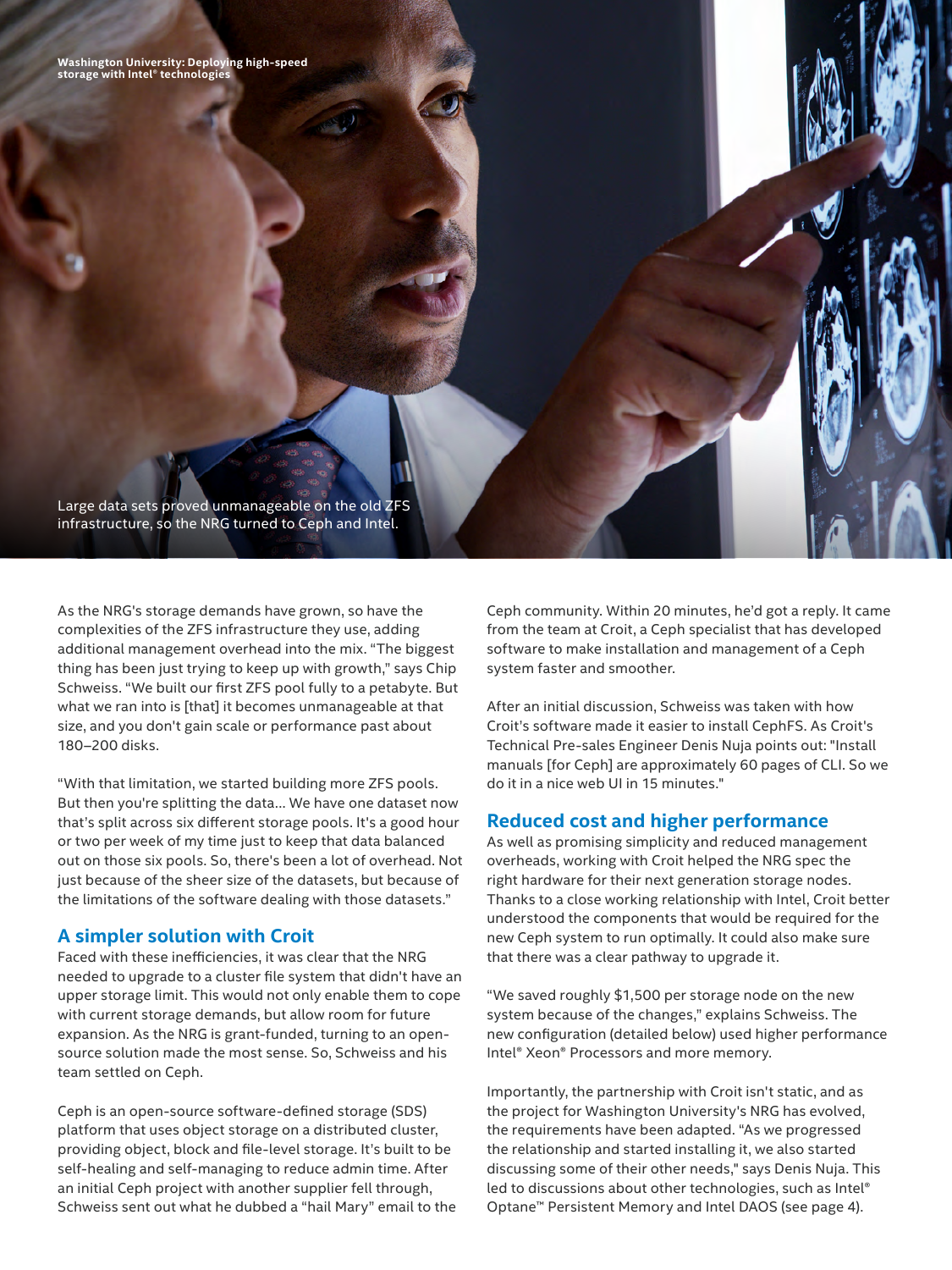

An MRI image can consist of several thousand JPEGs with detailed metadata, all of which need processing and storing.

Although Ceph is hardware agnostic and can utilise any hardware and storage, Intel specialises in providing the full technology stack, delivering performance, reliability and scale. When pulled together by a company like Croit, Intel's hardware portfolio can be fully utilised. With this in mind, the NRG project is a multi-phase rollout, with storage nodes that will use the latest CPU, storage and memory technologies.

#### **3rd Gen Intel® Xeon® Scalable Processors**

The Ceph nodes for phase two (adding to the NRG's original 14-node cluster) use a combination of Intel hardware and high-speed Ethernet networking. For compute, Supermicro Storage SuperServers are equipped with 3rd Gen Intel® Xeon® Scalable Processors. Running on a 10nm process, these processors offer a  $1.46x<sup>1</sup>$  average performance gain over the previous generation of CPUs.

Key for faster storage is PCI Express Gen4, which doubles the bandwidth over the previous generation and enables support for higher performance Intel® 3D NAND SSDs. 3rd Gen Intel® Xeon® Scalable processors also support Intel® Optane™ Persistent Memory, which can operate as affordable larger capacity memory or as extremely fast persistent storage.

For the initial nodes, Washington University used Intel NVMe drives, to balance performance against cost and capacity.

Intel's solid-state memory technology is built to deliver the performance that data-intensive workloads require. So, the NRG's phase two specs include six Intel® SSD DC P4610 Series 1.6TB NVMe drives in a trio of MDS/MON nodes. There are also two Intel® SSD DC P4511 Series 1TB NVMe drives in the admin nodes (one hot, one in cold standby).

Beyond hardware, Intel also provides software to push the limits of what its hardware can achieve, including support for the Intel Intelligent Storage Acceleration Library (ISA-L). A collection of low-level applications, ISA-L provides the tools to minimise disk space use and maximise throughput, security and resilience.

Despite the potential complexity of these systems, thanks to Croit's software and expertise, the initial Ceph installation took just an hour to roll out.

#### **Freedom to explore new projects**

The phase two rollout will use a mix of legacy and new Intelpowered Ceph nodes. So, there's an expected performance boost in addition to increased capacity. Where the original hardware provided 2.5 PB of 6+2 erasure-coded CephFS storage, phase two will boost that to around 6 PB. Phase three will double the total to 12 PB.

"With the first expansion, they're getting more metadata servers," says Croit's Denis Nuja. "This includes some more storage servers on the Intel platform. So, I would expect that the system, when it arrives with the first expansion, will be doing something in the line of 40 gigabytes a second."

Chip Schweiss agrees and is encouraged by the early results. "The performance testing we've done with Ceph is an order of magnitude faster than we were getting with ZFS. So out of the gate, it's going to be better."

Crucially, having a scalable solution like Ceph means that all of the NRG's data can be stored in one place. The management of that data becomes much less onerous as a result. This frees up time for the IT team to focus on other tasks and to shift resources to help support the NRG in other areas. For example, one issue that the NRG had noticed was how jobs were handled.

On the ZFS infrastructure, processing pipelines were handled by scripts that were put onto a job scheduler on an HPC to do the processing. One of the big downfalls with this approach is that, if you build a data pipeline for these complex mathematical interpretations of imagery, simply upgrading software might change results. So, you end up with incomparable datasets because they were processed at two different software levels.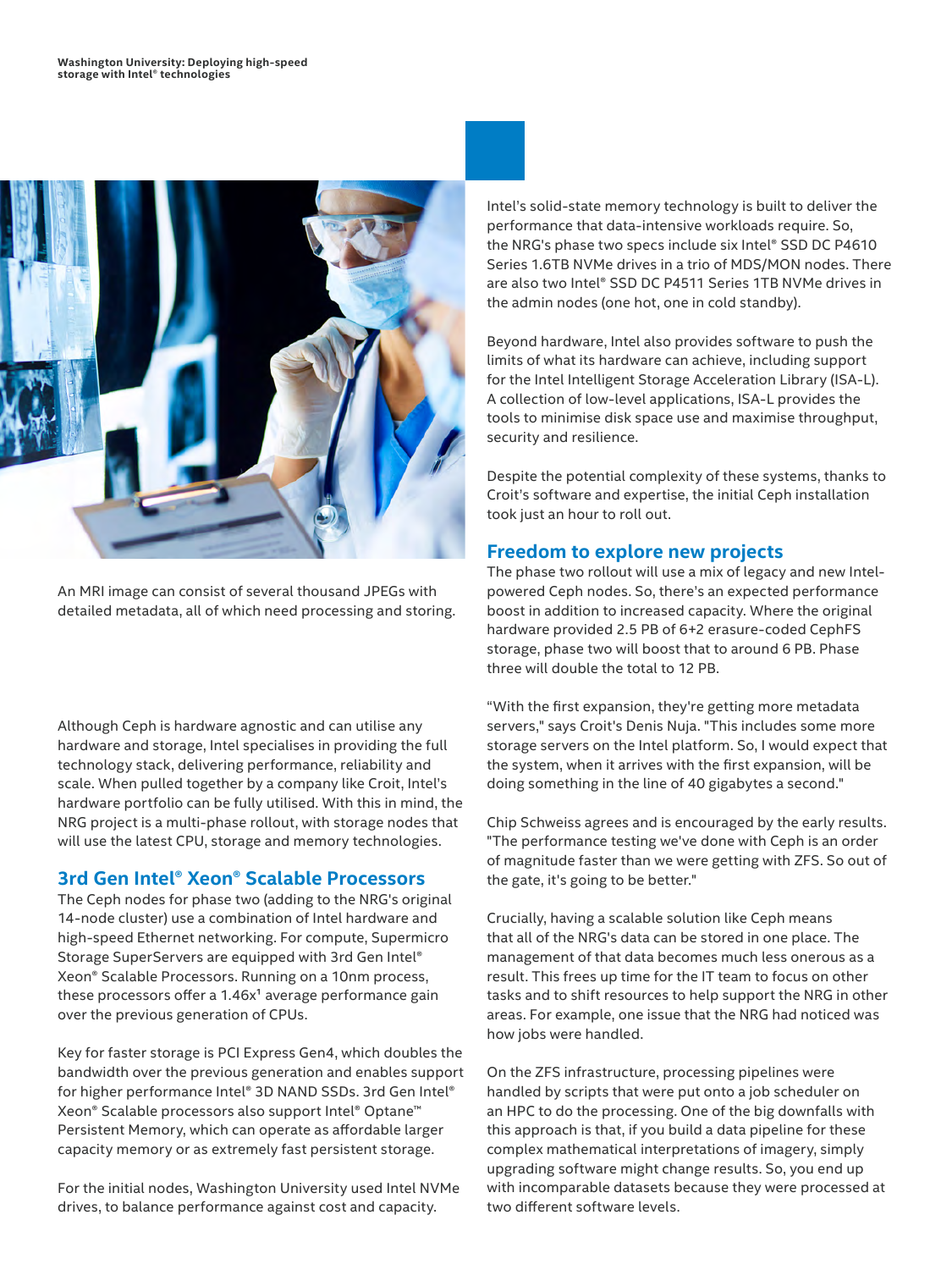Washington University is one of the largest radiology research universities in the United States.

Shifting existing pipeline processes into Docker containers gives consistency across the entire stack. But it's a matter of time to implement everything. As Chip Schweiss explains: "Docker containers are a really good solution to getting that done, but we have not had the IT bandwidth to facilitate their needs. I haven't been able to support them that much because I 've spent so much time dealing with storage."

#### **Plans for future expansion**

As previously mentioned, beyond the two current phases that are already provisioned, Washington University is looking to further expand its Ceph system. As it replaces the old ZFS system, each iterative phase is designed to expand capacity and performance, all without adding additional overheads for system management.

"We have a third phase in plan that we just received grant funding for. We're still in the research phase of how much compute and how much storage we are going to be purchasing with this," continues Schweiss. "We are potentially looking at doubling our Ceph cluster size again with that grant, to have potentially about 10–15 petabytes of Ceph online, both primary and DR."

#### **Ceph and Intel® DAOS**

Of course, while the Ceph storage solution solves a lot of problems that Washington University's NRG has faced, it also has its limitations. According to Schweiss, the Ceph system doesn't quite look ready to be the primary storage system for HPC machine learning tasks. "We may still have a staging storage for those datasets as we try and process them on that," he says.

Another issue that the university faces is what to do with metadata. Although the Ceph system is built to accelerate the processing of this, metadata is still, as Schweiss points out "the bottleneck" in their system.

"For example, an MRI image is a slice of anywhere from a few hundred to a few thousand JPEG images that you're trying to consume and process in relation to each other and possibly additional MRIs, especially when we're going to machine learning. So, now we're dealing with slice sets from hundreds or thousands of people that we're consuming at a high rate. This drills down to all these relatively small files in the hundreds of kilobytes range. So, metadata becomes a thorn in our side," says Schweiss.

Intel is set to help with this problem too. Intel DAOS is a next-generation open-source storage platform, built to take advantage of new solid state technologies. Traditional storage stacks are designed for spinning media. DAOS, however, is being built from the ground-up to use new NVM components, including Intel® Optane™ Persistent Memory.

Fitting into a traditional DRAM socket, Intel Optane Persistent Memory comes in higher capacities than traditional memory (up to 512GB per module). It also retains data, even after a server is powered off. Persistent Memory is also far more cost-effective than DRAM. So, putting such high-speed storage close to the processor opens up a new world of possibilities for the most demanding workloads.

"Going forward, Croit is working on integrating DAOS into the stack with Ceph," says Schweiss. "My understanding is they're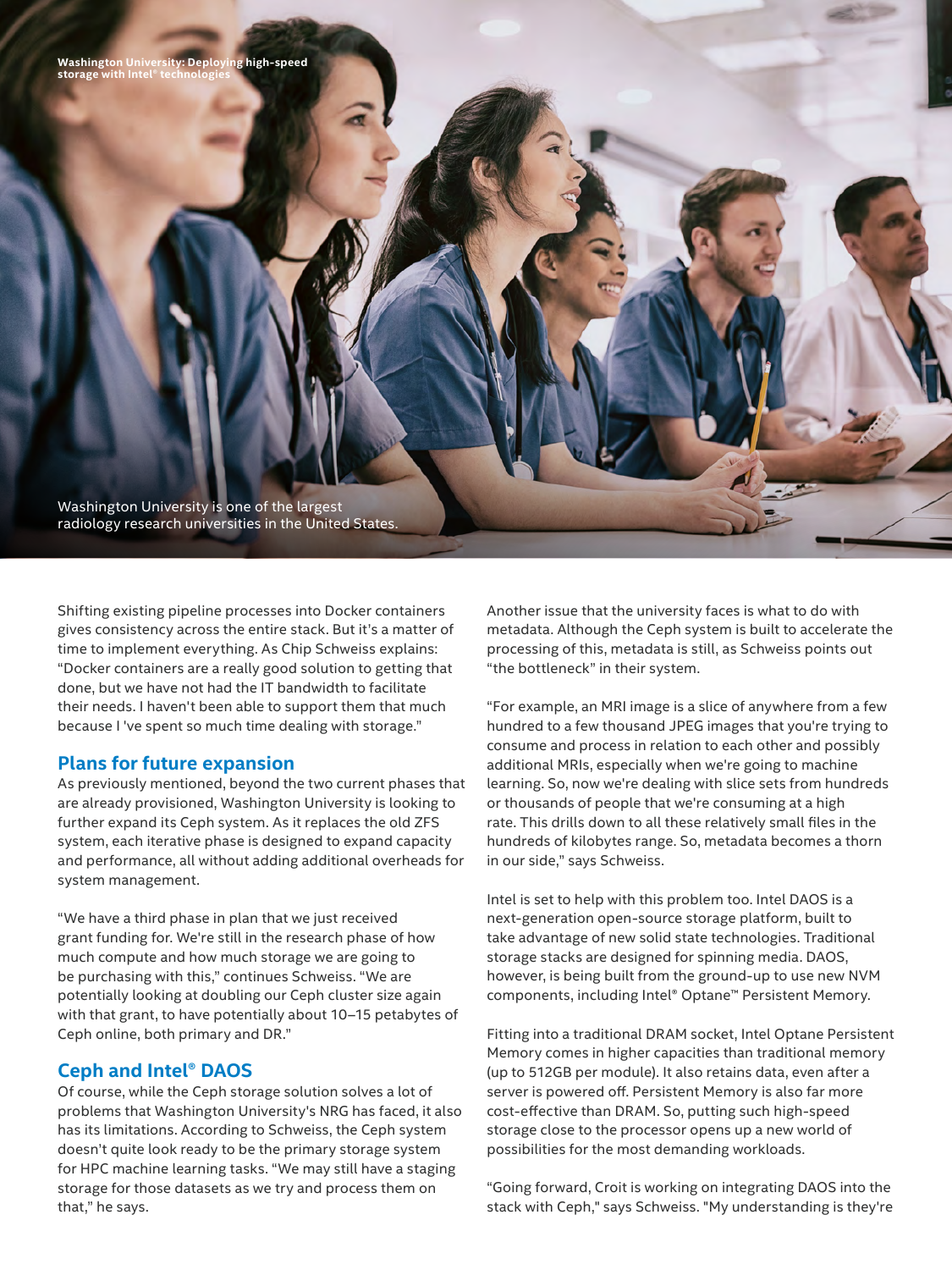actually looking at making DAOS a possible metadata layer for Ceph, which is [Ceph's] biggest performance downfall currently. And that will be very significant for us if we can do that in the future."

It will be the integration offered by Croit that will make DAOS more easily accessible. Just as the company did with Ceph, Croit can work with Intel to take all of its technologies that deliver leading performance. These include Intel Optane Persistent Memory, Intel Xeon Scalable Processors and Intel® Solid State Drives. It can then combine them with leading software that takes away the complexities. As a result, customers can enjoy a new storage dynamic with ease.

By redesigning the storage hierarchy, the NRG can leverage Intel Xeon Scalable Processors and Intel NVMe technology on Ceph to deliver more performance. Not only that, but with Croit's expertise and its experience as an Intel partner, it can ensure that the NRG is getting the right storage tiers to suit their compute requirements.

## **3TB to 13PB**

## **20PB**

The planned total amount of storage for the new Ceph system

**\$1,500** Approximate cost saving per storage node Washington University made

**50GB/s** The expected throughput of the new storage system